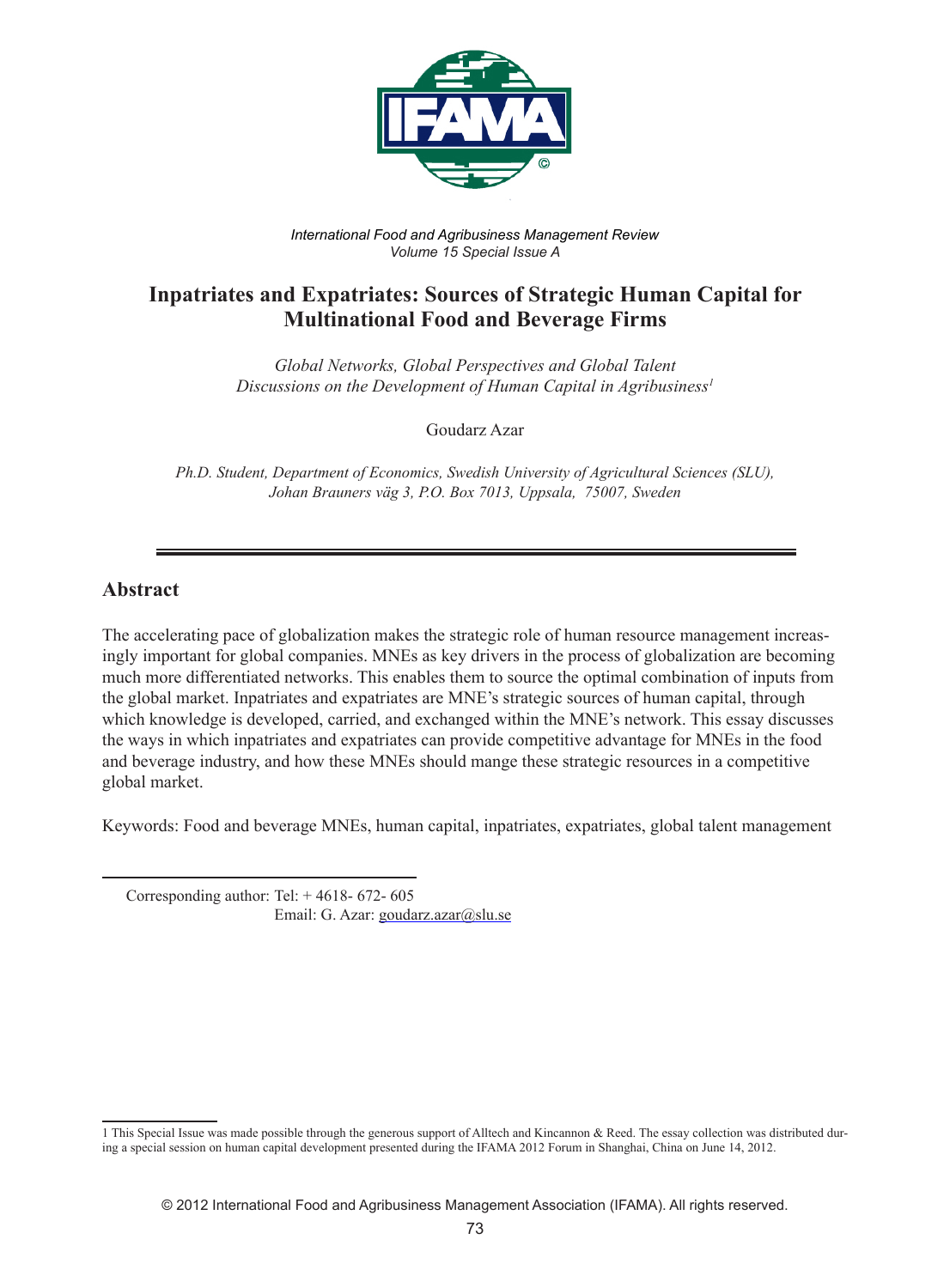## **Introduction**

The accelerating pace of globalization makes the strategic role of human resource management (HRM) increasingly important for global companies (Farndale et al. 2010){Farndale, 2010 #553;Fang, 2010 #552}. A process driven by economic forces and opportunities, globalization leads to the reorganization of production, changes in international trading patterns, and the integration of financial markets (Sideri 1997). Multinational enterprises (MNEs), key drivers in the process of globalization, are becoming much more like differentiated networks as they strive to obtain the optimum combination of inputs from the variety of opportunities available in the global market. This in turn fuels the trend toward outsourcing and offshoring of activities<sup>2</sup> (Buckley and Ghauri 2004; Buckley 2009).

Firms need talented leadership to operate successfully on a global scale (Farndale et al. 2010). Inpatriate managers (inpatriates) are host-country personnel in MNEs' foreign subsidiaries whose knowledge of the local market, business practices, and cultural preferences make them a significant source of international management talent for MNEs. Expatriate managers (expatriates), on the other hand, are home-country personnel who hold key positions in MNEs' foreign subsidiaries (Harzing 2001), mainly to establish control in the foreign market (Farndale et al. 2010). This essay discusses the ways in which inpatriates and expatriates, as strategic human capital, can provide competitive advantage for MNEs in the food and beverage industry, and how these MNEs should manage these strategic resources in a competitive global market.

# **Opportunities in Emerging Markets**

Research and Development (R&D) and its main product, innovation, are a recognized source of sustainable competitive advantage, and hence profitability and growth (Alfranca et al. 2002). The food and beverage industry is generally recognized as a low-tech industry in which the share of R&D expenditure is among the lowest in the manufacturing sector (von Tunzelmann and Acha 2005; Rama 2008). However, evidence indicates that manufacturers and retailers recognize the importance of food innovation, and consumers' behaviors reveal an increasing demand for new products that offer real benefits in terms of convenience, quality, and variety (Pinstrup-Andersen 2002; Galizzi and Venturini 2008). This creates opportunities for firms to introduce new products and processes that meet consumers' increasing demand for higher quality products (Ghazalian and Furtan 2007).

Innovation adoption is often a costly process (Kotabe 1990) that includes the generation, development, and implementation of new products or services, new process technologies, or new organizational structures (Damanpour 1996). Recent research shows that MNEs in the food and beverage industry tend to offshore their R&D units in specialized subsidiaries (Filippaios et al. 2009). A patent analysis<sup>3</sup> indicates that from 1969 to 1994, 30% of the innovations of the world's largest food and beverage MNEs were produced offshore (Alfranca et al. 2002). One reason for offshoring R&D may be the lower costs of adoption of innovation in offshore countries (Kafouros et al. 2008). Sourcing R&D inputs from the cheapest markets around the globe and offshoring R&D facilities where land, capital, and scientific talent are cheap (e.g. India<sup>4</sup>) may reduce costs associated with R&D activities (Kafouros et al. 2008).

## **R&D Subsidiary Embeddedness**

Subsidiaries are an important part of the MNE's network. There are mutual adaptations between the parent MNE and the subsidiary in the development of products and processes between the subsidiary and their local trading partners (Yamin and Forsgren 2006). Despite the process of globalization and trends toward

<sup>2</sup> Outsourcing refers to models of "buying" rather than "making," while offshoring can involve either "buying" or "making," (or both) abroad (Buckley 2009).

<sup>3</sup> They analyzed a sample of 16,698 patents granted in the United States to 103 food and beverage firms selected from the world's largest food and beverage MNEs (Alfranca et al. 2002).

<sup>4</sup> The salary of a well-educated researcher in India is one-tenth of the corresponding salary of a researcher in Sweden (Kafouros et al. 2008).

<sup>© 2012</sup> International Food and Agribusiness Management Association (IFAMA). All rights reserved.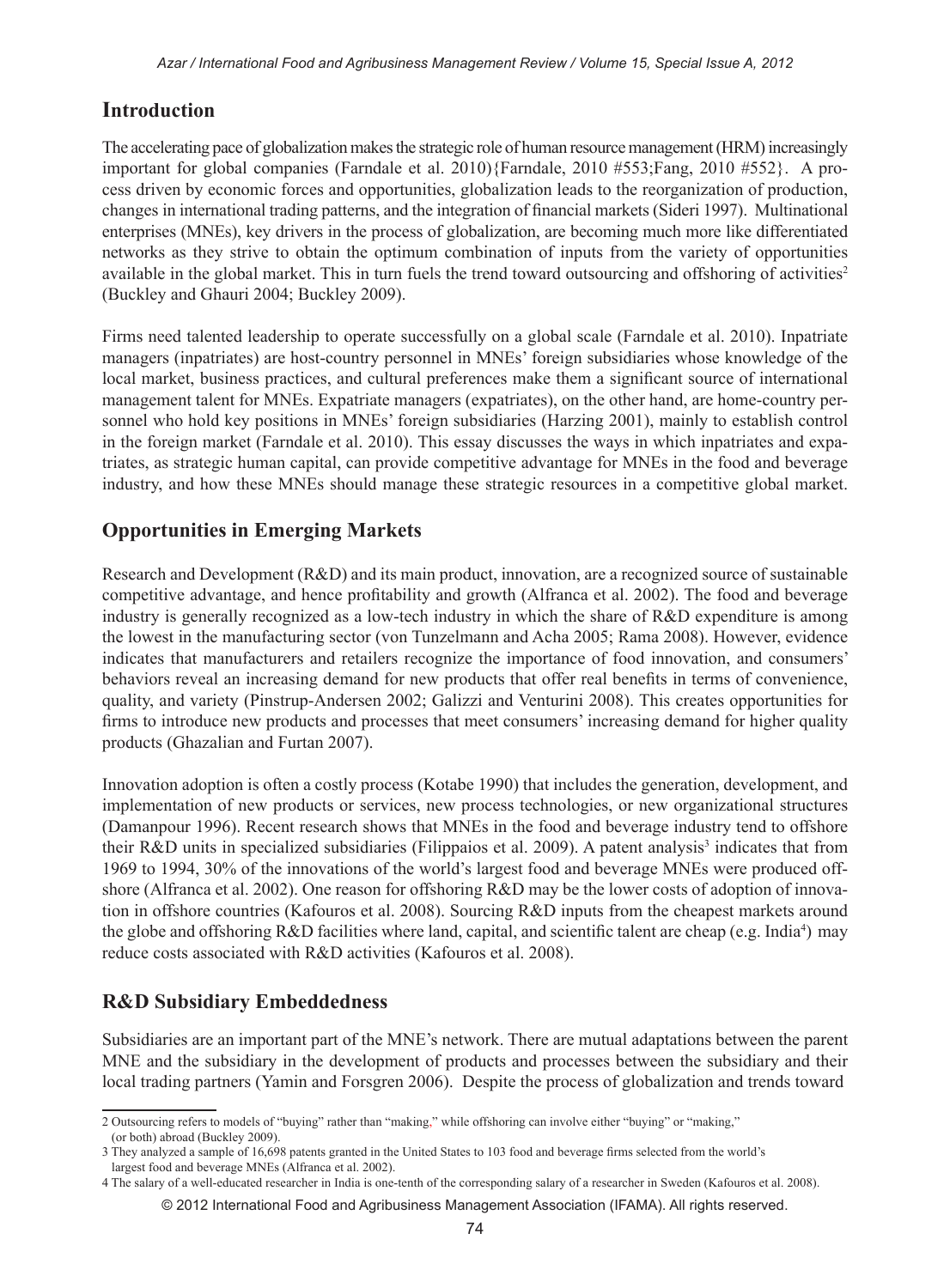homogenization of diets, food consumption remains culturally bound (Filippaios et al. 2009). Therefore, knowledge about consumers' tastes and preferences in the local market is a source of competitive advantage for MNEs in the food industries. Through relationships with external networks, R&D subsidiary embeddedness in a host country generates valuable knowledge that could be a strategically relevant resource for the adoption of innovations particularly in that country (Barney 1991; Yamin and Forsgren 2006). Competing in the global marketplace, however, requires the strategic human capital of managers who are diverse and multicultural, and inpatriates are a valuable resource (Harvey and Miceli 1999).

### **Inpatriates as Source of Knowledge**

Knowledge is a critical strategic resource that creates a firm's competitive advantage (Kogut and Zander 1992). Knowledge is developed, carried, and exchanged through the firm's human capital (Amit and Schoemaker 1993). Inpatriates are increasingly recognized as a valuable source of international human capital in MNEs (Farndale et al. 2010). Their knowledge of the local market, business practices, and cultural preferences has made inpatriates strategic sources of human capital for foreign subsidiaries. Inpatriates interact directly with local employees. They are familiar with local laws, rules, and practices. The role of inpatriates is especially relevant when knowledge about the host country is important to the manager's specific function. The greater the cultural distance between the home country and the host country, the greater the value of inpatriates expertise. Growing market opportunities in developing economies (e.g. China, India, Brazil) lead to MNEs offshoring their activities in these countries, but MNEs often face great social, cultural, and institutional gaps in these countries that can make market entry and management of local business activities difficult. Thus, their depth of knowledge about the local market makes inpatriates better candidates than expatriates for managing these operations (Harzing 2001; Reiche 2006).

### **Expatriates as Facilitators of Knowledge Transfer**

Knowledge as a strategic resource is difficult to diffuse through an MNE's network (Fang et al. 2010). Key managerial positions and rich knowledge about the home market allow expatriates to become knowledgetransfer facilitators who improve a foreign subsidiary's ability to acquire and absorb organizational knowledge from the parent-firm and hence enhance its performance (Harzing 2001; Fang et al. 2010).

Despite their crucial role in facilitating transfer of knowledge to offshore subsidiaries, because of the costs related to moving and relocation, education for their children, visits to the home country, etc., expatriates are an expensive source of human capital for MNEs. Therefore, it has been suggested that expatriates should be employed when an MNE is large and conducting intensive R&D, when there is a high level of political risk in the host country, when the level of education in the host country in low, or when the subsidiary is young and a green field operation (Harzing 2001).

Past research (Harzing 2001) has found few expatriates and a large proportion of inpatriates among the foreign subsidiaries of food and beverage MNEs. The integration of foods and culture requires familiarity with local markets and consumers' tastes and preferences (Azar 2011). Therefore, although expatriates can contribute valuable corporate knowledge, inpatriates in these subsidiaries are better placed to provide food and beverage MNEs with strategic local knowledge (Harzing 2001).

## **Global Talent Management**

Human capital challenges are among the most pressing global challenges that MNEs are facing today (Tarique and Schuler 2010). Intensified global competition to produce high quality products at low costs, wage differentials across nations, aging populations in many developed economies, increasing demand for skilled human capital, and shortage of competent and motivated employees are global talent challenges that MNEs need to manage effectively (Schuler et al. 2011).

© 2012 International Food and Agribusiness Management Association (IFAMA). All rights reserved.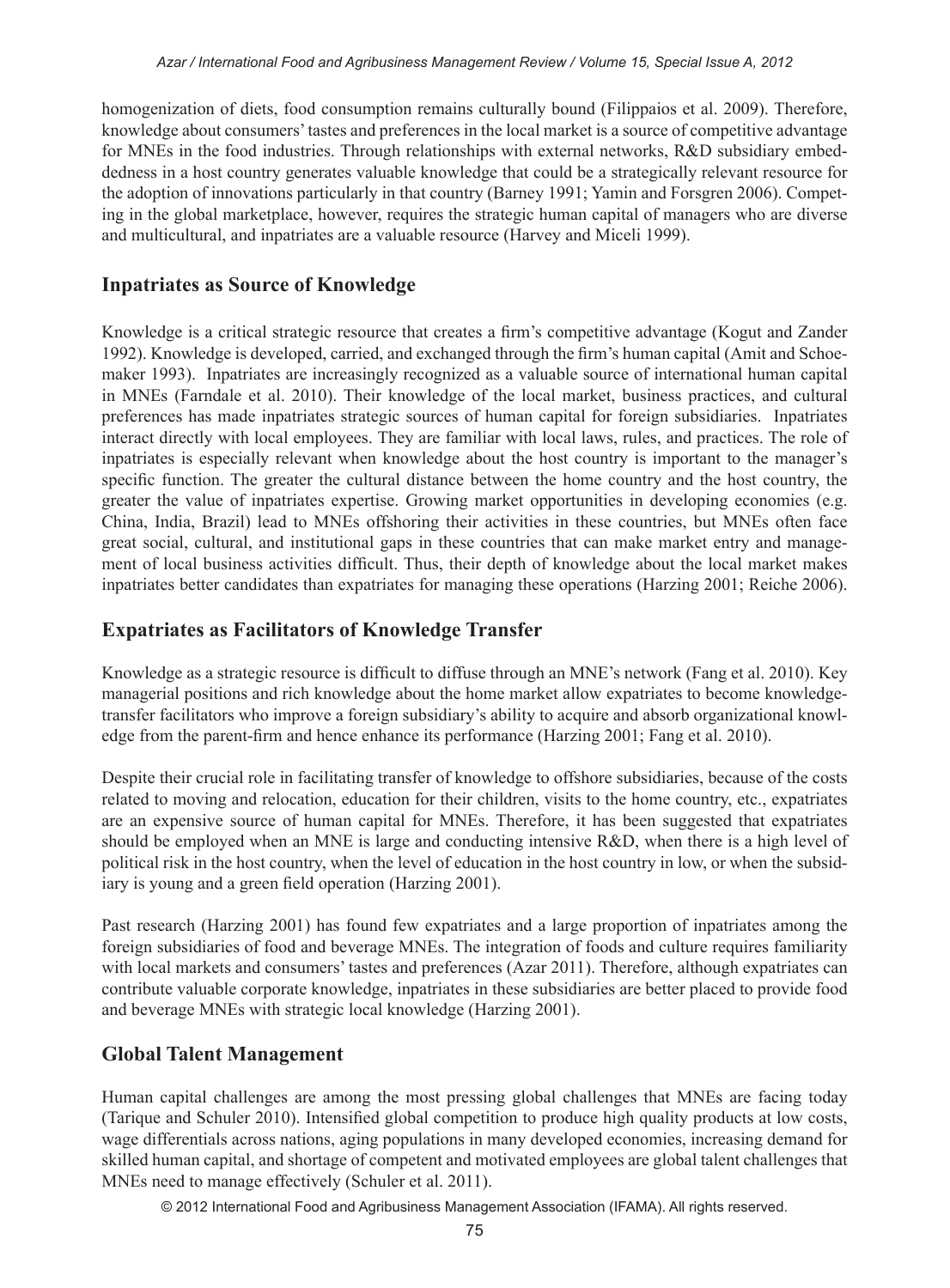Managing global talent challenges requires the systematic use of HRM activities and policies to attract, retain, and develop key human resources at the international level, i.e. global talent management (GTM) (Tarique and Schuler 2010).

GTM initiatives may include:

- Attracting talented human capital away from existing employers, by making the target companies more attractive, e.g. by developing HR reputation, attracting individuals with interest in international work, and using a talent pool strategy
- Retaining talented human capital, e.g. by creating a good work environment, rewarding managers for improving talent retention, and assessing the efficacy of current recruiting sources
- **Performance assessments designed to retain and motivate talented staff**
- Compensating high-performing employees (Schuler et al. 2011)

Successful implementation of GTM, however, requires a deep-seated commitment from senior executives, as well as matching the firm's strategy and talent resources with appropriate and achievable policies and practices (Ready and Conger 2007; Schuler et al. 2011). Moreover, GTM practices should be synchronized with the company's needs to grow or expand into new markets. Integrating the functionality and vitality of GTM enables a firm to develop and retain key employees and fill positions quickly to meet evolving business needs. Functionality refers to the application of tools and systems that allow the firm to put the right people with the right skills in the right place at the right time. Vitality, on the other hand, refers to the attitudes of the people responsible for those processes, and is a product of the executives' commitment to the details of GTM and their accountability for identifying and developing the firm's current and future leaders (Ready and Conger 2007).

#### **GTM in Food and Beverage MNEs**

Previous research has found that implementing GTM positively influences both inpatriates' and expatriates' commitment, loyalty, and performance in food and beverage MNEs (van der Heijden et al. 2009). Accordingly, the extent to which the in/expatriates believe that the parent organization values their efforts and cares about their well-being affects their perception of their career prospects within the home organization, as well as their performance. Two prominent companies that have implemented GTM and turned it to their strategic advantage are Coca Cola and Tyson Foods.

An example of GTM at The Coca Cola Company (which has a global workforce of approximately 92,800 (CocaCola 2010)) is assigning management trainees from developing countries (e.g. China) to centers around the world. This allows the company to create a diverse talent pool it can then align with both local and global needs (Beechler and Woodward 2009). Among the ways the company works to motivate employees are "engagement surveys," which are then used to identify key themes in the information and comments provided by employees, and by ensuring the high levels of involvement and visibility of the leadership through organizing group discussions and interactions with senior managers. Investing in people and initiatives has not only increased employees' commitment to Coca Cola, but also resulted in strategic advantages (McGovern 2011).

Tyson Foods, a family-controlled company based in Springdale, Arkansas, is one of the world's largest food processors and marketers. After ad hoc approaches to leadership development failed, the company formed a senior executive task force that involved leaders from across the organization in trying to strike a balance between supply and demand for talent in the company. By exposing future leaders to the full range of the company's operations (new business units, regions, etc.), Tyson Foods helps them to develop working relationships throughout the organization and develop the skills to execute the corporate strategy. The company adopts formal performance-management review policies through which it assesses the qualifications (competencies, values, and skills) necessary for

© 2012 International Food and Agribusiness Management Association (IFAMA). All rights reserved.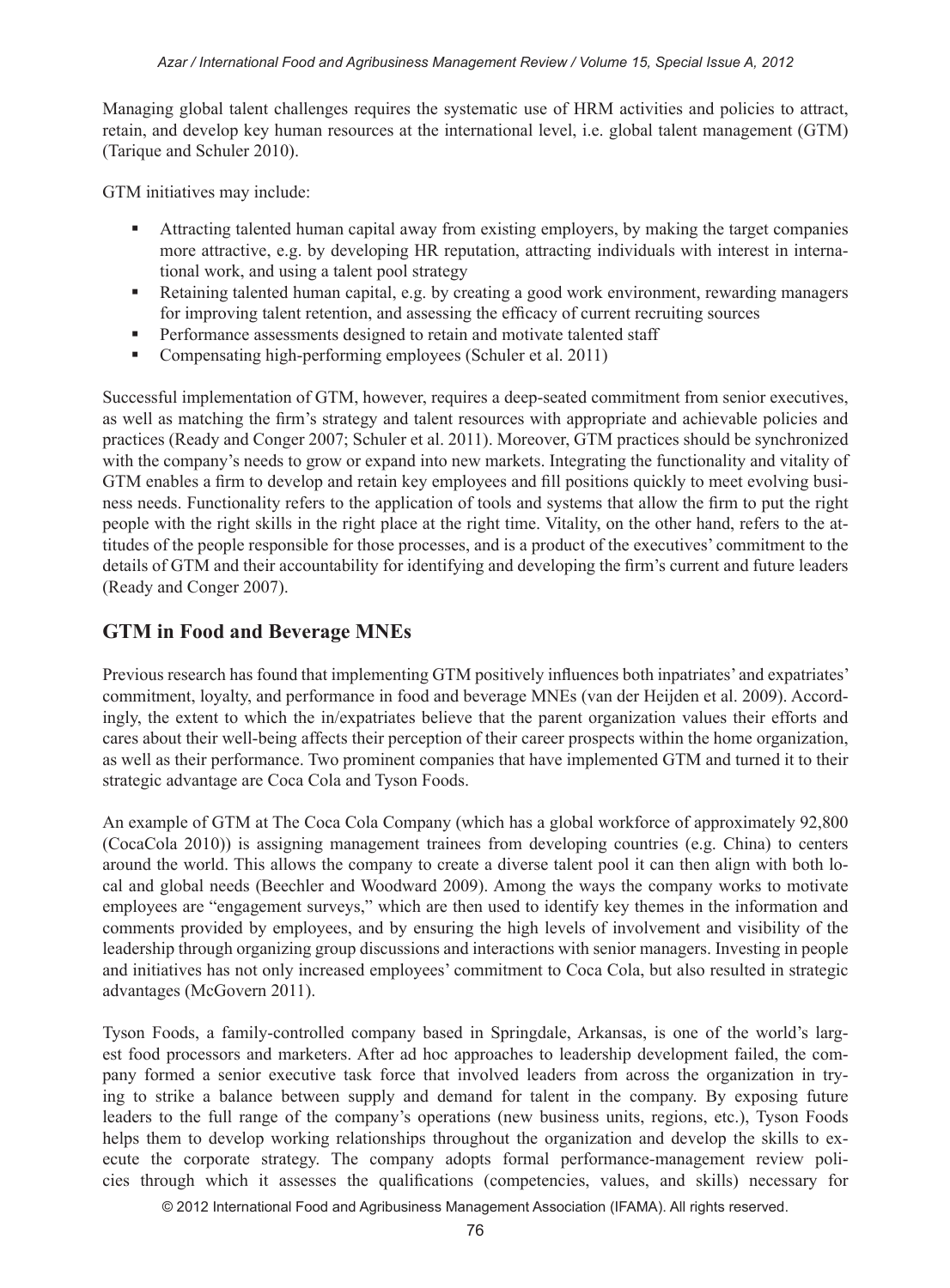key positions. A close collaboration between the senior leaders and HR helps to ensure the accuracy of the process and in turn, contributes to the long-term success of the company (Cohn et al. 2005).

#### **Conclusion**

The notion of the "global factory" imagines MNEs becoming much more differentiated networks, which will enable them to source the optimal combination of inputs from the global market (Buckley and Ghauri 2004). Inpatriates and expatriates are an MNE's strategic sources of human capital, through which knowledge as a strategic resource is developed, carried, and exchanged within the MNE's network. An imbalance in the supply and demand for skilled human capital in the global market, the aging population in many developed economies, and a shortage of competent and motivated human capital have made inpatriates and expatriates scarce resources for MNEs. It will require strong commitment from senior managers to develop the innovative HRM activities and policies needed to attract, retain, and develop these strategic resources at the global level.

#### **References**

- Alfranca, Oscar, Ruth Rama, and Nicholas von Tunzelmann. 2002. A Patent Analysis of Global Food and Beverage Firms: The Persistence of Innovation. *Agribusiness* 18(3):349-368.
- Amit, R., and P.J.H. Schoemaker. 1993. Strategic Assets and Organizational Rent. *Strategic Management Journal* 14:33-33.
- Azar, Goudarz. 2011. Food Culture Distance: An Antecedent to Export Marketing Strategy Adaptation An Empirical Examination of Swedish and Finnish Food Processing Companies. *International Food and Agribusiness Management Review* 14(3):17-44.
- Barney, Jay. 1991. Firm Resource and Sustained Competitive Advantage. *Journal of Management* 17(1):99- 120.
- Beechler, Schon., and Ian. C. Woodward. 2009. The Global "War for Talent". *Journal of International Management* 15(3):273-285.
- Buckley, Peter J. 2009. The Impact of the Global Factory on Economic Development. *Journal of World Business* 44:131-143.
- Buckley, Peter J., and Pervez N. Ghauri. 2004. Globalisation, Economic Geography and the Strategy of Multinational Enterprises. *Journal of International Business Studies* 35:81-98.

CocaCola. 2010. Annual Report.

- Cohn, Jeffrey. M., Rakesh Khurana, and Laura Reeves. 2005. Growing Talent as if Your Business Depended on It. *Harvard Business Review* 83(10):62-70+155.
- Damanpour, Fariborz. 1996. Organizational Complexity and Innovation: Developing and Testing Multiple Contingency Models. *Management Science* 42(5):693-716.
- Fang, Yulin, Guo-Liang Frank Jiang, Shige Makino, and Paul W. Beamish. 2010. Multinational Firm Knowledge, Use of Expatriates, and Foreign Subsidiary Performance. *Journal of Management Studies* 47(1):27-54.

© 2012 International Food and Agribusiness Management Association (IFAMA). All rights reserved.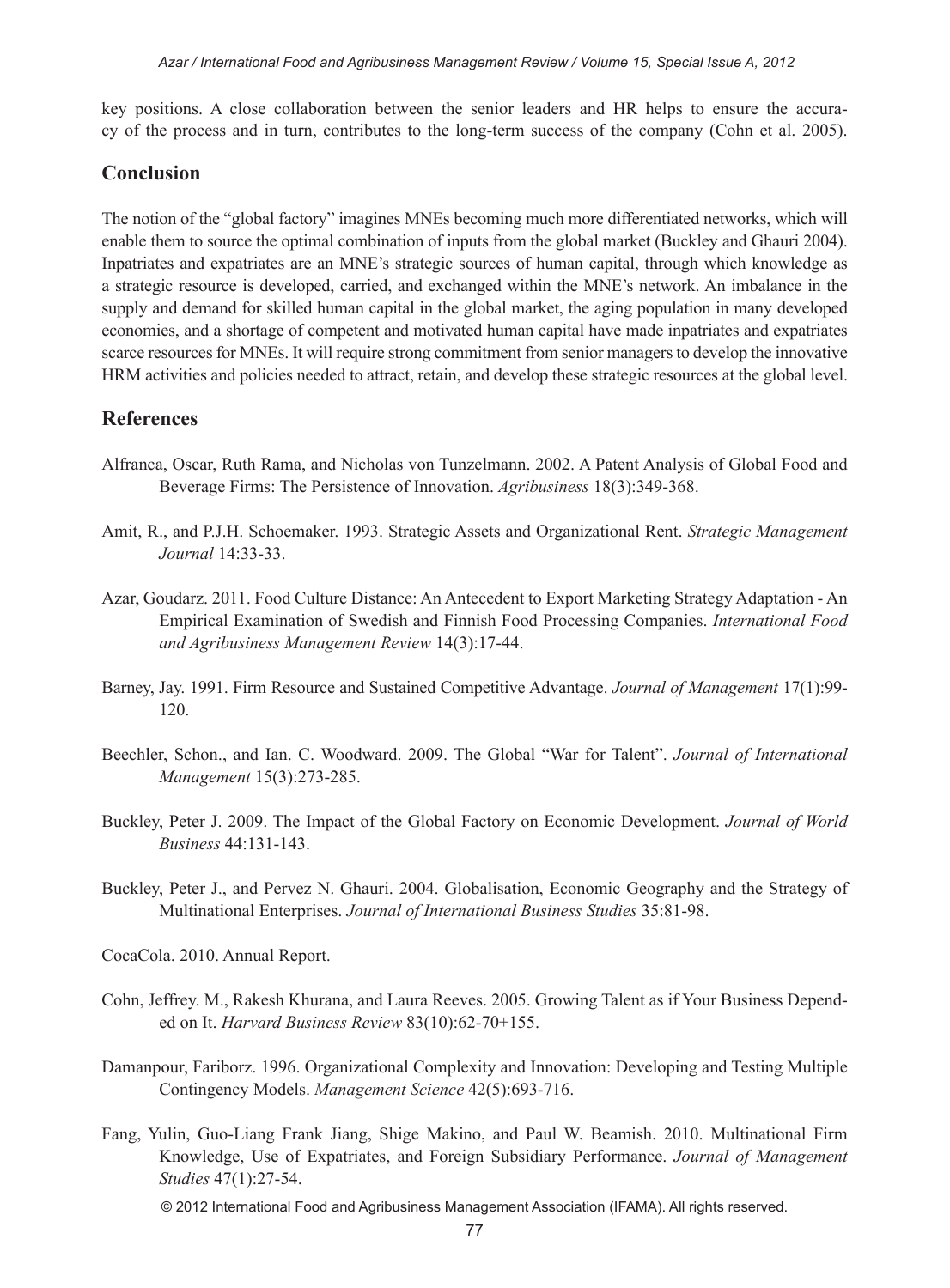- Farndale, Elaine, Hugh Scullion, and Paul Sparrow. 2010. The Role of the Corporate HR Function in Global Talent Management. *Journal of World Business* 45(2):161-168.
- Filippaios, Fragkiskos, Marina Papanastassiou, Robert Pearce, and Ruth Rama. 2009. New forms of organisation and R&D internationalisation among the world's 100 largest food and beverages multinationals. *Research Policy* 38(6):1032-1043.
- Galizzi, Giovanni, and Luciano Venturini. 2008. Nature and Determinants of Product Innovation in a Competitive Environment of Changing Vertical Relationships. In *Handbook of Innovation in the Food and Drink Industry*, edited by R. Rama. New York: Haworth Press.
- Ghazalian, Pascal L., and W. Hartley Furtan. 2007. The Effect of Innovation on Agricultural and Agri-food Export in OECD Countries. *Journal of Agricultural and Resource Economics* 32(3):448-461.
- Harvey, Michael G., and Nicholas Miceli. 1999. Exploring Inpatriate Manager Issues: An Exploratory Empirical Study. *International Journal of Intercultural Relations* 23(3):339-371.
- Harzing, Anne-Wil. 2001. Who's in Charge? An Empirical Study of Executive Staffing Practices in Foreign Subsidiaries. *Human Resource Management* 40(2):139-158.
- Kafouros, M. I., P. J. Buckley, J. A. Sharp, and C. Q. Wang. 2008. The Role of Internationalization in Explaining Innovation Performance. *Technovation* 28(1-2):63-74.
- Kogut, Bruce, and Udo Zander. 1992. Knowledge of the Firm, Combinative Capabilities, and the Replication of Technology. *Organization Science* 3(3):383-397.
- Kotabe, Masaaki. 1990. The Relationship between Offshore Sourcing and Innovativeness of US Multinational Firms: An Empirical Investigation. *Journal of International Business Studies* 21(4):623-638.
- McGovern, Maeve. 2011. Interview with Robin Gee, Head of Employee Engagement for Coca-Cola Refreshments. *Development and Learning in Organisations* 25(3):34-35.
- Pinstrup-Andersen, Per. 2002. Food and Agricultural Policy for a Globalizing World: Preparing for the Future. *American Journal of Agricultural Economics* 84(5):1201-1214.
- Rama, Ruth. 2008. *Handbook of Innovation in the Food and Drink Industry*. New York: Haworth Press.
- Ready, Douglas. A., and Jay. A. Conger. 2007. Make Your Company a Talent Factory. *Harvard Business Review* 85(6):68-77+141.
- Reiche, B. Sebastian. 2006. The Inpatriate Experience in Multinational Corporations: An Exploratory Case Study in Germany. *The International Journal of Human Resource Management* 17(9):1572-1590.
- Schuler, Randall. S., Susan. E. Jackson, and Ibraiz. Tarique. 2011. Global Talent Management and Global Talent Challenges: Strategic Opportunities for IHRM. *Journal of World Business* 46(4):506-516.
- Sideri, Sandro. 1997. Globalisation and Regional Integration. *European Journal of Development Research* 9(1):38-81.

© 2012 International Food and Agribusiness Management Association (IFAMA). All rights reserved.